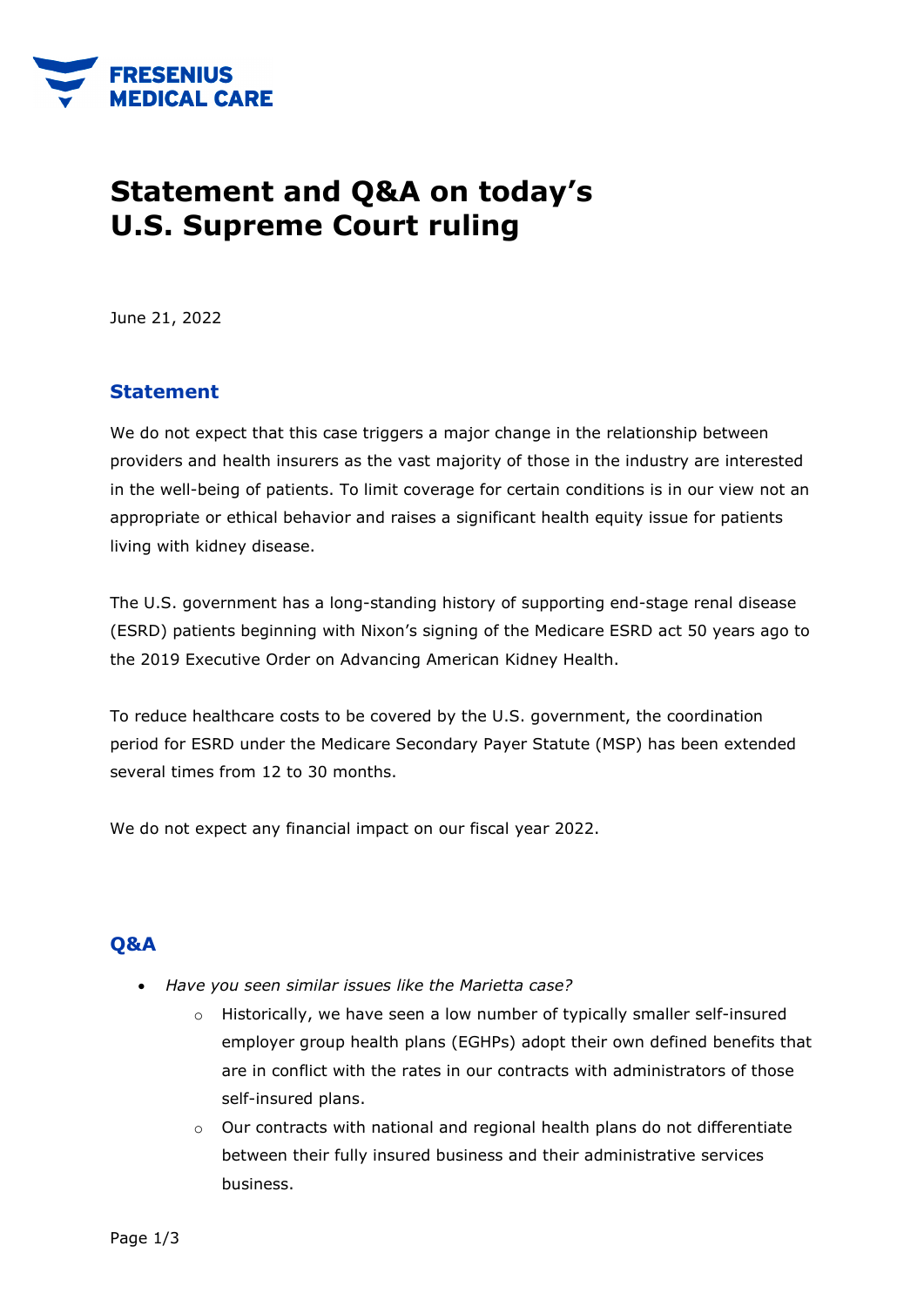- *How big is the anticipated annual / 2022 financial impact?*
	- $\circ$  We do not expect a financial impact for fiscal year 2022 as EGHP plan years usually start on 1 January or 1 July.
- *How much of your commercial book of business will you lose going forward?*
	- $\circ$  Based upon our historical experience, we would not expect a significant impact on our commercial book of business for two reasons:
		- Adopting a similar approach would create a significant health equity issue among our patients in EGHPs due to the disproportionate prevalence of ESRD among patients in racial and ethnic minority groups. This would contradict the progress many corporations have made on equity in recent years.
		- In a competitive labor market, it is not assumed that employers would cut the benefits they provide to their employees and their dependents.
- *Which plans have a similar structure and could be changed on short notice?*
	- $\circ$  We do not expect a financial impact for 2022 as EGHP plan years usually start on 1 January or 1 July.
- *What steps will you take now? Will there be an industry response?*
	- $\circ$  The opinion and the dissent reference legislation action as a solution to this issue. We therefore would expect the interest for legislative action to be high.
		- From Justice Kagan's dissent, with Justice Sotomayor joining: *"Now Congress will have to fix a statute this Court has broken."*
		- From Justice Kavanaugh's majority opinion: *"To the extent that Congress wants to create such a system going forward, Congress of course may do so."*
	- $\circ$  We believe that there will be a broad stakeholder group of patients, providers and others to support a legislative fix to avoid any impact on health equity.